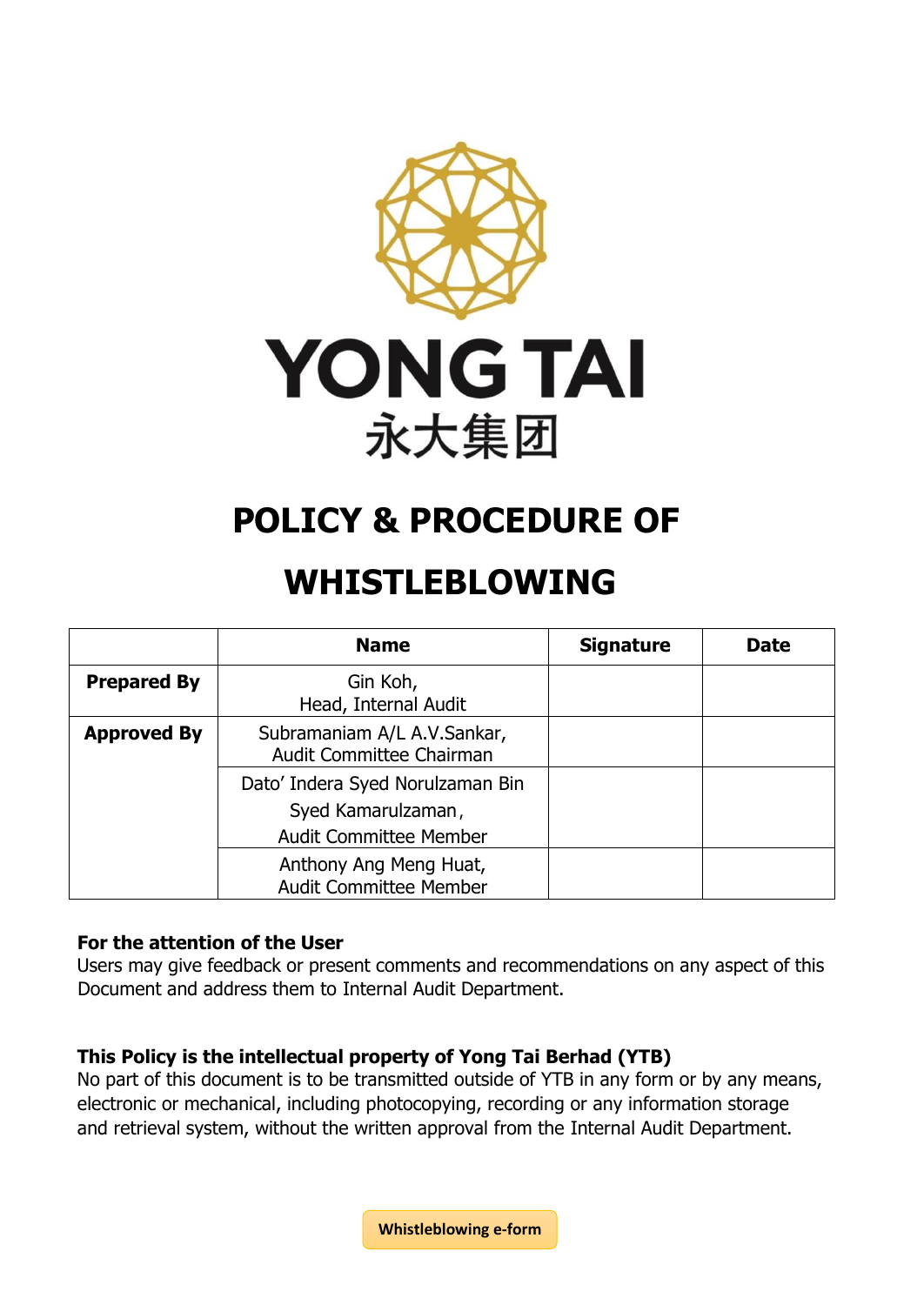# **1.0 POLICY STATEMENT**

- 1.1. Whistleblowing policy provides a structured reporting channel to all employees, vendors, contractors, agents who are associated with Yong Tai Berhad and its subsidiaries to report, without fear, any instance of actual or suspected improper conduct or wrongdoing which could adversely affect Yong Tai's image, reputation or business operations.
- 1.2. Yong Tai Berhad and subsidiaries ("the Group") is committed to the highest standard of integrity and maintaining high standard of accountability in the conduct of its business operations.
- 1.3. Employees who whistle blow will be protected against victimisation or other adverse treatment provided the whistleblowing is done in good faith. However, any whistleblowing which is not made in good faith and is found to be deliberately falsified with malicious intent will be subject to disciplinary action by the Group in accordance with the Group's disciplinary policy.
- 1.4. The Chief Executive Officer (CEO) takes full responsibility of Whistleblowing Policy implementation. The administration of the policy is to be carried out by Head of Internal Audit. The Audit Committee shall perform the oversight function over the administration of this policy.

# **2.0 OBJECTIVE**

- 2.1 To protect the values of transparency, integrity and accountability where the YTB Group conducts its business and affairs.
- 2.2 To enhance its accountability in preserving its integrity and to withstand public scrutiny and builds the Group's credibility to all stakeholders.
- 2.3 The policy serves as an early warning system for the Group to remedy any wrongdoings before serious damage is caused.

# **3.0 SCOPE**

- 3.1 The scope of the policy covers disclosure on any matters that are not in the interest of Yong Tai and includes the reporting of the following types of improper conduct or wrong doing:
	- Unauthorized disclosure of proprietary information;
	- Unauthorized access and modification of data files;
	- Misappropriation or theft of funds, supplies or other assets;
	- Falsification or destruction of company records;
	- Improper conduct detrimental to company reputation;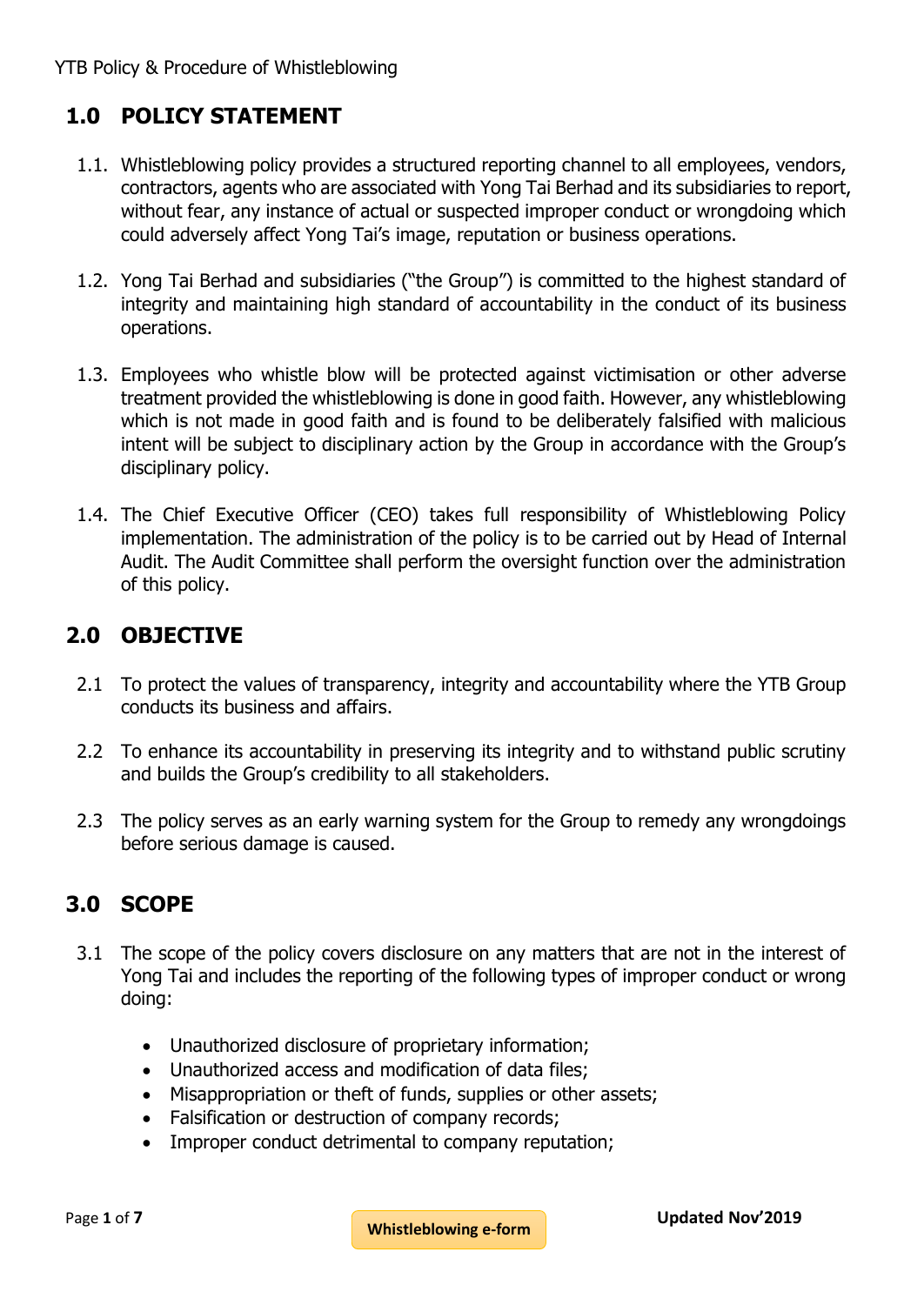# **3.0 SCOPE (continued)**

- Concealing breach of policies or regulations;
- Corruption, bribery, kickbacks or blackmail;
- Offering bribes:
- Criminal offences;
- Endangerment of an individual's health and safety;
- Fraud and malpractice;
- Illegal or criminal acts;
- Any other action that could cause significant harm to the Group or a person; and
- Concealment of any or a combination of the above.
- 3.2 The above list is not exhaustive and includes other acts or omissions, which if proven is deemed as: -
	- An act of improper conduct or wrongdoing constituting a disciplinary offence under the YTB Code of Conduct and Business Ethics, any employment agreement or service contract; or
	- An offence under any relevant legislation in force.
- 3.3 Whistleblowing procedures are different from grievance procedures (which complainant is personally affected).
- 3.4 The policy applies to all matters involving the Group's employees and any other stakeholders providing services to the Group, include consultants, vendors, independent contractors, external agencies and/ or any other party with a business relationship with the Group.
- 3.5 This policy does not apply to grievances concerning an individual's terms of employment and such matters shall be dealt with in accordance with Group Human Resource guidelines and policies.
- 3.6 No employee shall use his/ her position to prevent other employees from exercising their rights or complying with their obligations as indicated in this policy.

# **4.0 WHISTLEBLOWER PROTECTION**

The Company will not take detrimental action against the Whistleblower or any person related to or associated with the Whistleblower in reprisal for reporting improper conduct or wrongdoing. The Company shall revoke the Whistleblower protection if it is of the opinion based on the investigation that the Whistleblower had knowingly made a false, frivolous or malicious disclose that is not in good faith.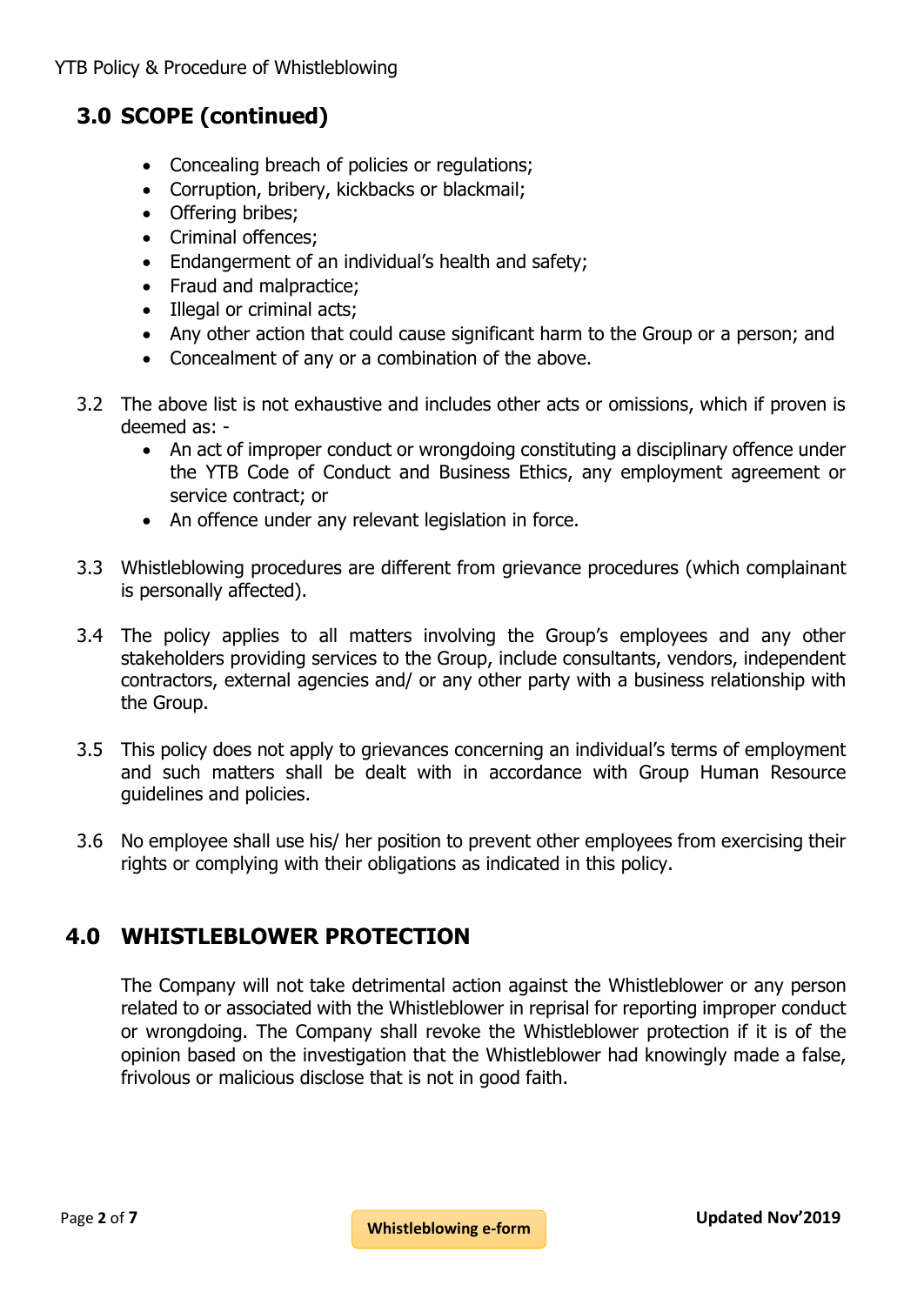YTB Policy & Procedure of Whistleblowing

# **5.0 CONFIDENTIALITY**

The identity of the Whistleblower will be kept confidential, unless required under the provision of the law. All information disclosed during the course of the investigation will remain confidential. Information will only be disclosed on a need-to-know basis and with permission from the Audit Committee, as necessary to take any remedial action.

# **6.0 ANONYMOUS DISCLOSURE**

Anonymous disclosure will be accepted and investigated (based on Pre-Screening decision-refer Point No. 7.3). The Whistleblowers who have the reasonable belief that an improper conduct was committed, is being committed or will be committed are encouraged to provide as much facts and details as possible of the improper conduct where possible with supporting evidence or witnesses.

However, if Whistleblower identify himself/ herself, Audit Committee is committed to provide feedback within 30 days from the date the disclosure was made.

# **7.0 PROCEDURE**

#### **7.1 WHISTLEBLOWER**

Whistleblower shall make sure the matter reported should be factual and not speculative and with as much specific details as possible, to enable the investigation to be carried out satisfactorily. Whistleblower can make the disclosure to all or any one of the persons listed below, via a personal confidential meeting or reporting via post, email, suggestion box or website:

- Chairman;
- Audit Committee;
- Head of Internal Audit.

The report should be securely sealed in envelope if sent via post marked as "**Strictly Confidential**'".

Chairman, Yong Tai Berhad, when the wave wb ytb@yongtai.com.my NICHE & MILESTONES INTERNATIONAL SDN BHD B-25-2, BLOCK B, JAYA ONE, NO. 72A, JALAN UNIVERSITI, 46200 PETALING JAYA, SELANGOR DARUL EHSAN.

**By Post: By Email:**

**By Suggestion Box: By website:**

Drop box located next to thumb print machine Whistleblowing e-form

**Whistleblowing e-form**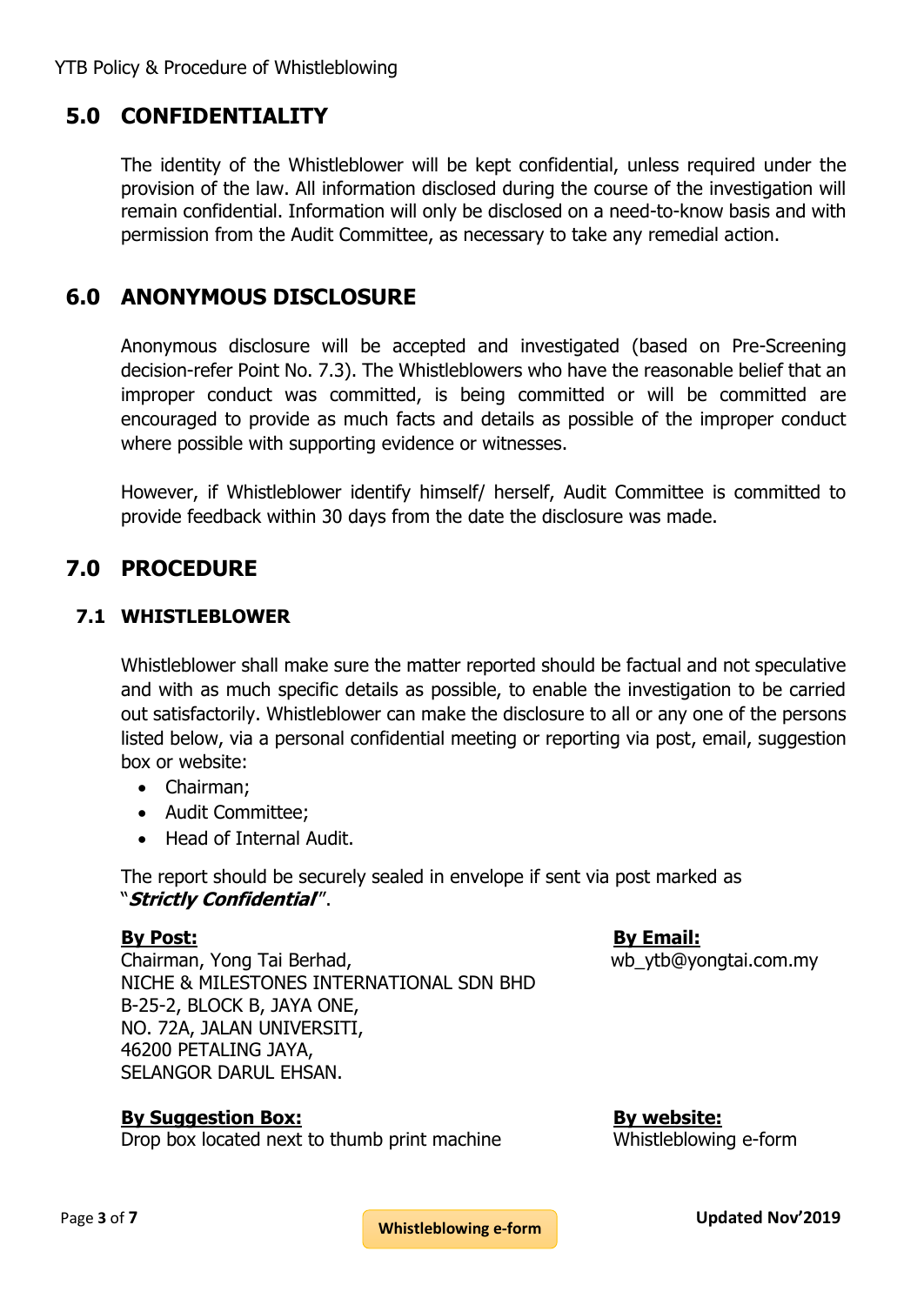### **7.1 WHISTLEBLOWER (continued)**

Investigation shall be carried out by the Internal Audit Department or other designated independent supervisory function as directed by the Audit Committee. All investigations shall be tabled to the Audit Committee for their review and Audit Committee shall update the Board of Directors on reports that require their attention and approval.

#### **7.2 INFORMATION REQUIRED FOR INVESTIGATION**

To facilitate the investigation, information required should include: -

- Nature of improper conduct;
- The date and location of the incidence;
- The identity of the alleged wrongdoer;
- Particulars of witnesses, if any;
- Particulars of production of documentary evidence, if any; and
- Other details deemed to be useful to facilitate screening and action to be carried out.

#### **7.3 PRE-SCREENING**

Head of Internal Audit & HR Manager will pre-screen and assess the Whistleblower's disclosure jointly to determine whether it constitutes an improper conduct or is excluded from the scope of this Policy. The Whistleblower (provided their identity is furnished) may be required to provide additional information and clarification if the need arises.

#### **7.4 CHAIRMAN**

- 7.4.1 Based on the initial findings, the Chairman will instruct the Head of Internal Audit on the next course of action.
- 7.4.2 The above process should not take more than one (1) month from the day the report is received.
- 7.4.3 In the event that the Whistleblower's disclosure involves the Head of Internal Audit, CEO and or members of the Audit Committee, the implicated person(s) shall be excluded from the activities of screening and subsequent follow-up actions such as investigation.

#### **7.5 INITIAL INVESTIGATION**

7.5.1 Upon the instruction from the Chairman, the Head of Internal Audit will conduct an initial investigation to determine on the merits of a full investigation and report to the Chairman.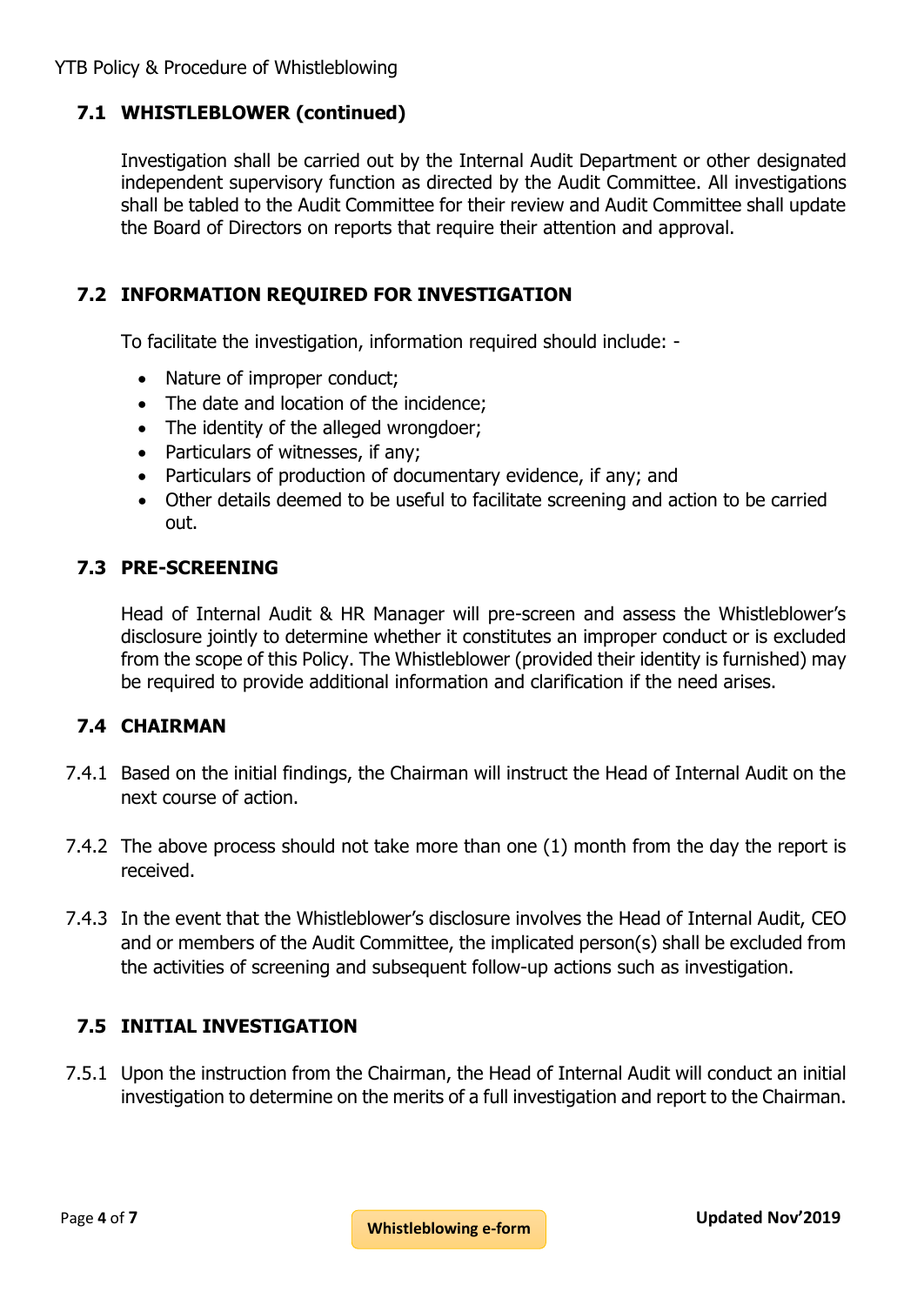# **7.5 INITIAL INVESTIGATION (continued)**

- 7.5.2 The Chairman will make the decision on the Whistleblower's disclosure, including but not limited to the following:
	- a. Rejection of the Whistleblower's disclosure and instruct that the matter to be closed should the preliminary findings by the Head of Internal Audit indicate no basis for further investigation;
	- b. Initiating the investigation process by the Head of Internal Audit or any other relevant parties to commence a full investigation in the event that the preliminary findings by the Head of Internal Audit clearly indicate a basis for further investigation;
	- c. Referral of the disclosure to the full Audit Committee to determine the next course of action in the event where the CEO or Head of Internal Audit is involved. In this situation, the Audit Committee may appoint other personnel of suitable seniority or independent third party to investigate the allegations.
	- d. In cases where the preliminary findings suggest a possible criminal offence, the Chairman may also refer the disclosure to the appropriate authorities such as police force or the Malaysia Anti-Corruption Commission ("MACC") for further action; or
	- e. Determine any other course of action which the Chairman deems fit, taking into consideration the circumstances of the matter reported.
- 7.5.3 Subject to legal constraints, the Whistleblower (provided their identity is furnished) shall be informed of the status of the disclosure based on the preliminary action taken by the Audit Committee.
- 7.5.4 The alleged wrongdoer will also be informed of the Whistleblower's disclosure (but not of the identity of the Whistleblower himself) and be given the opportunity to respond to the allegations at the impending Full Investigation process (point no.7.6).

# **7.6 FULL INVESTIGATION**

- 7.6.1 The full investigation process aims to achieve the below objectives:
	- To gather relevant information in the most appropriate manner and to protect the information from sabotage/ compromise;
	- To arrive at a fair judgment and recommendation on the allegation
- 7.6.2 Only the Head of Internal Audit, CEO, Audit Committee, Chairman and specific personnel directed by the above-mentioned parties have the right to carry out the investigation.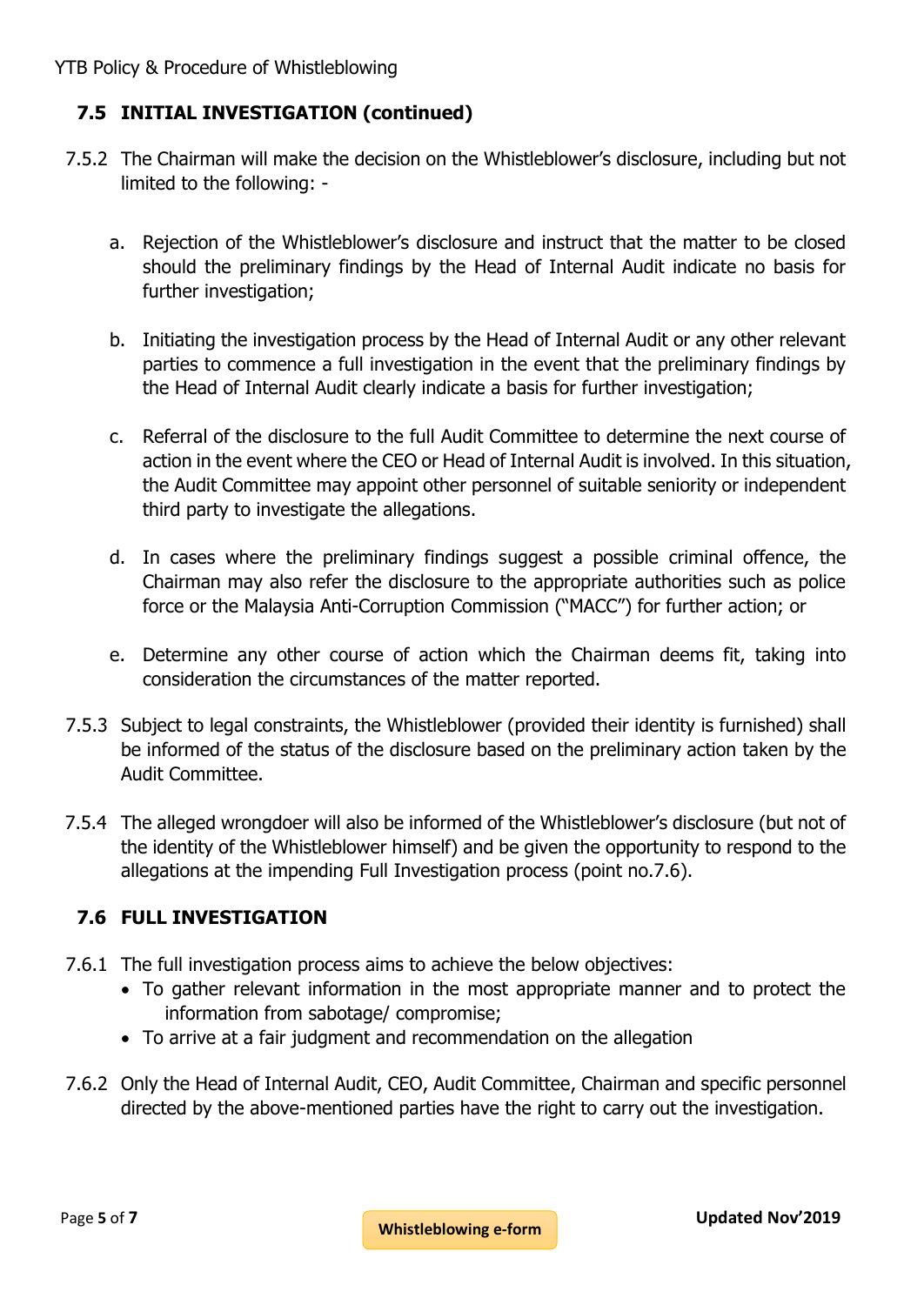## **7.6 FULL INVESTIGATION (continued)**

7.6.3 The Whistleblower and the alleged wrongdoer are expected to give his/ her full cooperation in any investigation or any other process carried out pursuant to this policy and/ or the disciplinary policy of the Group.

All information, documents, records and reports relating to the investigation of the alleged improper misconducts shall be kept securely to ensure its confidentiality and investigation is to be carried out strictly in a confidential manner.

7.6.4 Upon the conclusion of the full investigation and where the CEO is not the alleged wrongdoer, the CEO shall review the investigation report. If the alleged wrongdoer is found to have committed the improper conduct, the CEO will recommend the disciplinary action to be taken against him/ her, based on the Human Resource Policy and Procedures, amongst others, include a formal warning, reprimand, suspension or termination of employment.

A final report with CEO's recommendation will be tabled to the Audit Committee who will review the report and decide on the disciplinary action to be taken.

7.6.5 In the case where the alleged wrongdoer is the CEO, the Audit Committee shall review the investigation report and determine whether the allegation can be substantiated. In the event the allegations are found to be true, the Audit Committee will recommend the disciplinary action to be taken, based on the Human Resource Policy and Procedures.

A final report with the Audit Committee's recommendation will be tabled to the Board of Directors who will review the report and decide on the disciplinary action to be taken.

7.6.6 From all cases reported, Management shall institute the appropriate control measures to prevent any further improper conduct or damage to the Group.

# **8.0 PROTECTION OF WHISTLEBLOWER**

- 8.1 Upon making a disclosure in good faith, based on the Whistleblower's reasonable belief, the Whistleblower's identity will be accorded with protection of strict confidentiality unless otherwise required by law or for the purposes of any actions by or against the Group.
- 8.2 The Whistleblower will be protected from "detrimental treatment" within the Group. Such protection is accorded even if the investigation later reveals that the Whistleblower is mistaken as to the facts.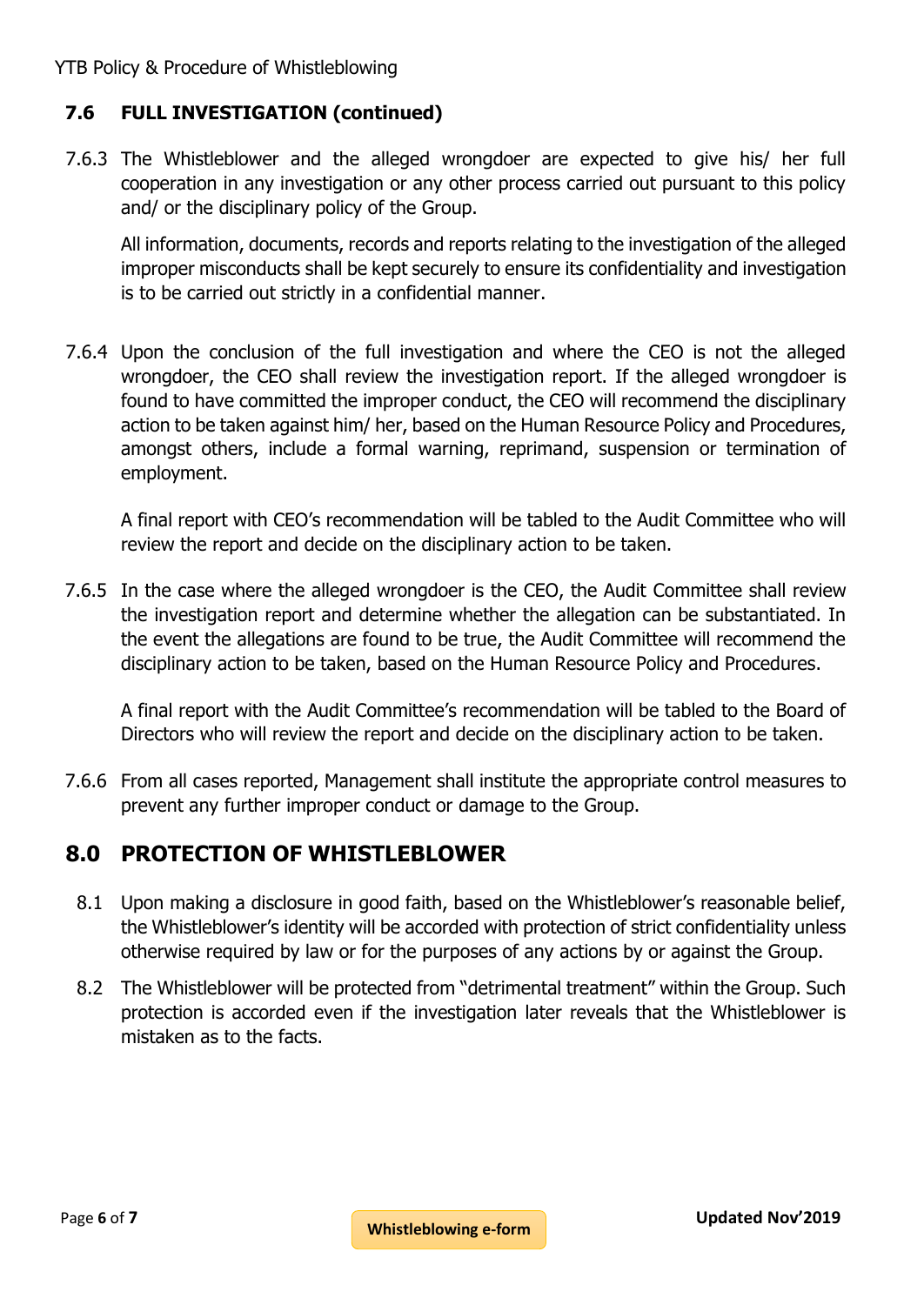# **8.0 PROTECTION OF WHISTLEBLOWER (continued)**

- 8.3 Detrimental treatment includes:
	- a) any action causing injury, loss or damage to the Whistleblower;
	- b) any action of intimidation and harassment against the Whistleblower;
	- c) the termination of the Whistleblower's employment, the withholding of salary or any payment due and payable under his/ her contract, refusal to enter into a subsequent contract; the taking of any disciplinary action or adverse treatment in relation to the Whistleblower's career; or
	- d) a threat to take any of the actions stated above.

# **9.0 SAFEKEEPING OF RECORDS**

- 9.1 All reports, documents, findings of investigations and monitoring of corrective actions shall be centralized, lodged and monitored by the Head of Internal Audit.
- 9.2 Disclosure of reports to individuals who are not involved in the investigation will be viewed as a serious disciplinary offence which may result in disciplinary action, including termination of employment or dismissal.

YTB *reserves the right to amend this policy from time to time.*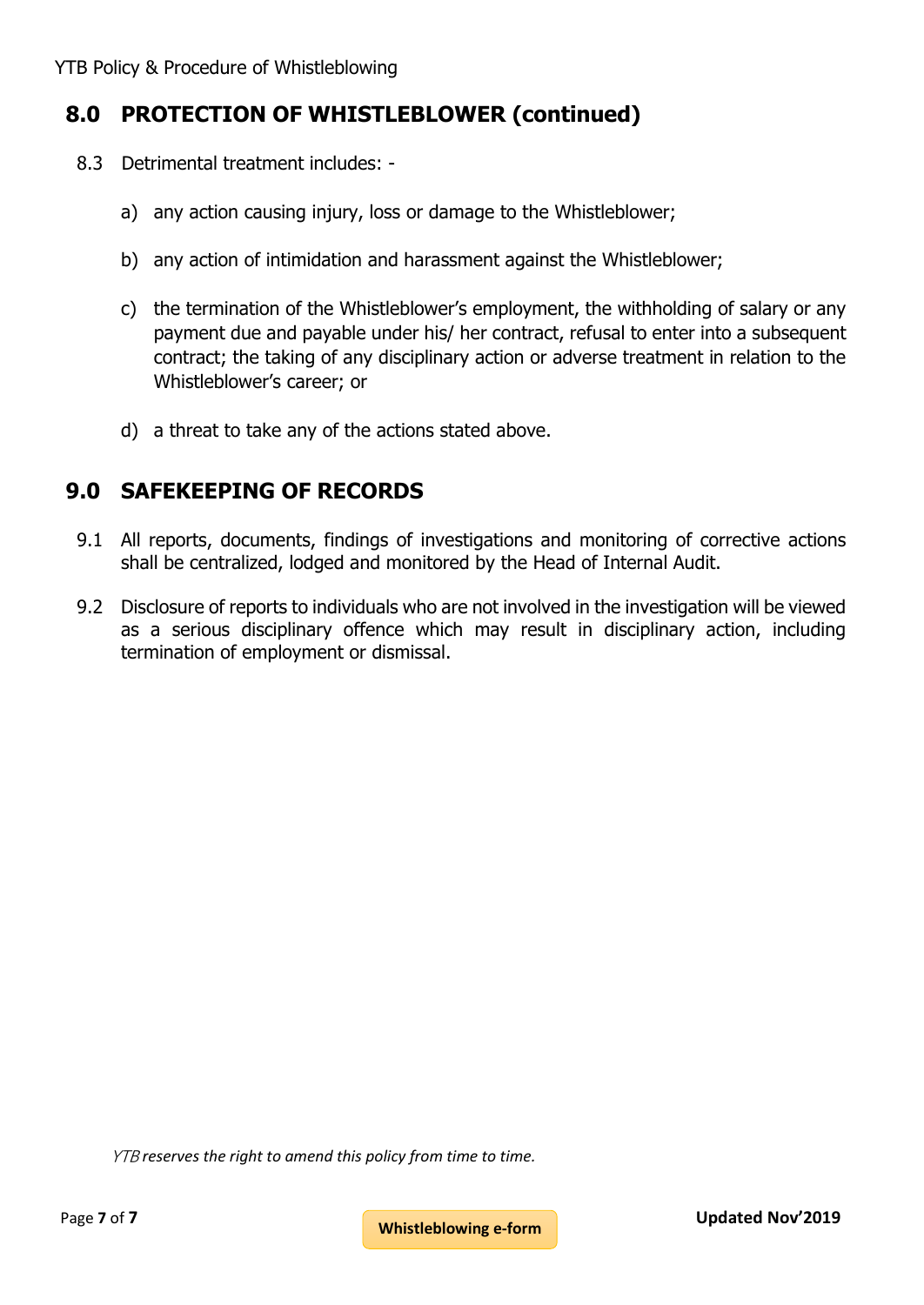

**[Whistleblowing e-form](http://www.yongtai.com.my/whistleblowing/)**

**Updated Nov'2019**